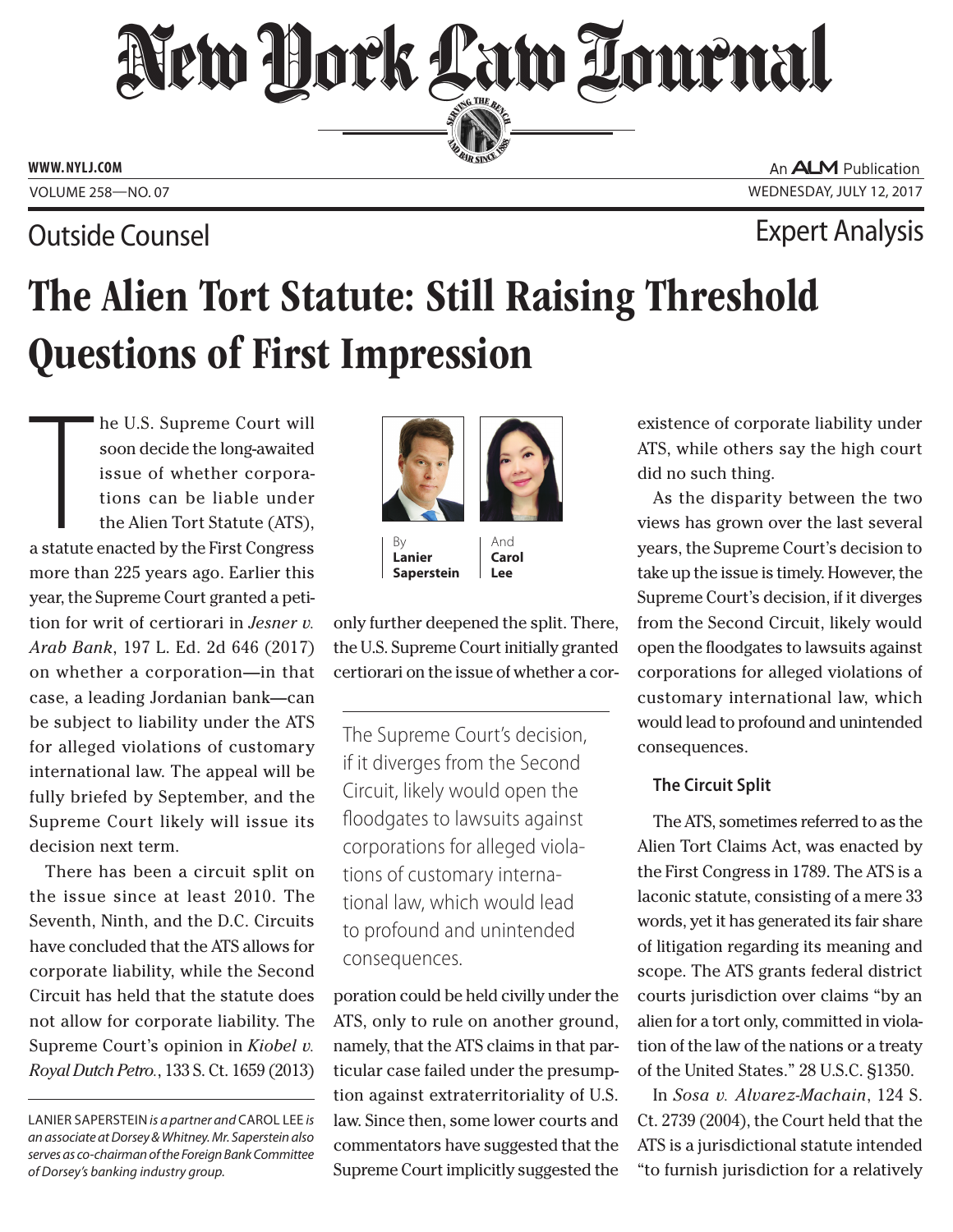modest set of actions alleging violations of the law of nations." Id. at 2759. Yet, there is disagreement over whether a litigant can bring suit against corporations for those "modest set of actions."

There has been a circuit split on whether the ATS provides jurisdiction over claims against corporations. The split originated from circuit courts' different interpretation of the ATS's statutory language and legislative history.

The Ninth Circuit in *Sarei v. Rio Tinto*, 671 F.3d 736 (9th Cir. 2010), ruled that the ATS does not bar corporate liability. Specifically, the Ninth Circuit found that the statutory language and legislative history of the ATS does not "suggest that corporate liability was excluded and that only liability of natural persons was intended." Id. The Ninth Circuit also found support of corporate liability in *Sosa*, in which the Supreme Court noted that "a related consideration is whether international law extends the scope of liability for a violation of a given norm to the perpetrator being sued, if the defendant is a private actor such as a corporation or individual." Id.

Similarly, the Eleventh Circuit allows claims against corporations under the ATS on the grounds that "[t]he text of the Alien Tort Statute provides no express exception for corporations." *Romero v. Drummond Co.*, 552 F.3d 1303 (11th Cir. 2008).

By contrast, the Second Circuit in *Kiobel v. Royal Dutch Petroleum*, 621 F.3d 111 (2d. Cir 2010), known as *Kiobel I*, held that international law governs when determining jurisdiction over ATS claims, and international law does not recognize corporate liability. In particular, the Second Circuit in *Kiobel I*  observed that, "No corporation has

ever been subject to *any* form of liability (whether civil, criminal, or otherwise) under the customary international law of human rights." Id. at 148 (emphasis in original).

The issue of whether the ATS forecloses corporate liability was raised before the Supreme Court by way of a writ of certiorari in response to the Second Court's decision in *Kiobel I*. The Supreme Court granted certiorari on the issue of corporate liability under the ATS, yet it did not reach that issue. Instead, the Supreme Court affirmed the Second Circuit's decision on other grounds. In *Kiobel v. Royal Dutch Petro. Co.*, 133 S. Ct. 1659 (2013), known as *Kiobel II*, the Supreme Court stated that "mere corporate presence" is insufficient to overcome the presumption against the extraterritoriality of U.S. laws. Although the Supreme Court did

The Supreme Court's decision has the potential to impact foreign banks that handle thousands of international transactions on a daily basis.

not further elaborate on that point, including, for example, clarifying how much involvement is necessary to overcome the presumption against extraterritoriality, several courts have perceived it as an indication that corporations can be held liable under the ATS.

Yet, the Supreme Court's remark in *Kiobel II* deepened antagonism between the two views. To courts that uphold corporate liability under the ATS, Supreme Court's statement in *Kiobel II* just adds further support for that view. That is, the statement suggests

that corporations "can be" subject to liability under the ATS upon showing sufficient to overcome the presumption against extraterritoriality. On the other hand, courts such as the Second Circuit assert that the Supreme Court's affirmance of *Kiobel I*, even though on different grounds, suggests that *Kiobel I* remains good law.

Since *Kiobel II*, the U.S. Supreme Court has denied petitions for writs of certiorari to address that issue in at least three different cases. This time, however, the U.S. Supreme Court decided to take up the issue.

#### **The Arab Bank Litigation**

The petitioners in *Jesner v. Arab Bank* are aliens who were injured or captured by terrorists overseas, or family and estate representatives of those who were injured, captured, or killed. They brought claims, including under the ATS, against defendant Arab Bank, a prominent Jordanian-based bank with a branch in New York, for allegedly financing and facilitating the activities of organizations that committed the attacks causing injuries to the petitioners or petitioners' family.

The U.S. District Court for the Eastern District of New York, citing the Second Circuit's decision in *Kiobel I*, dismissed plaintiffs' claims on the grounds that corporations are not subject to liability under the ATS. Plaintiffs appealed, arguing that the Supreme Court's decision in *Kiobel II* necessarily overruled *Kiobel I*.

The Second Circuit, while it acknowledged that the Supreme Court "might allow corporate liability," concluded that *Kiobel I* remains the law of the circuit and affirmed the district court's dismissal. The Second Circuit panel recommended